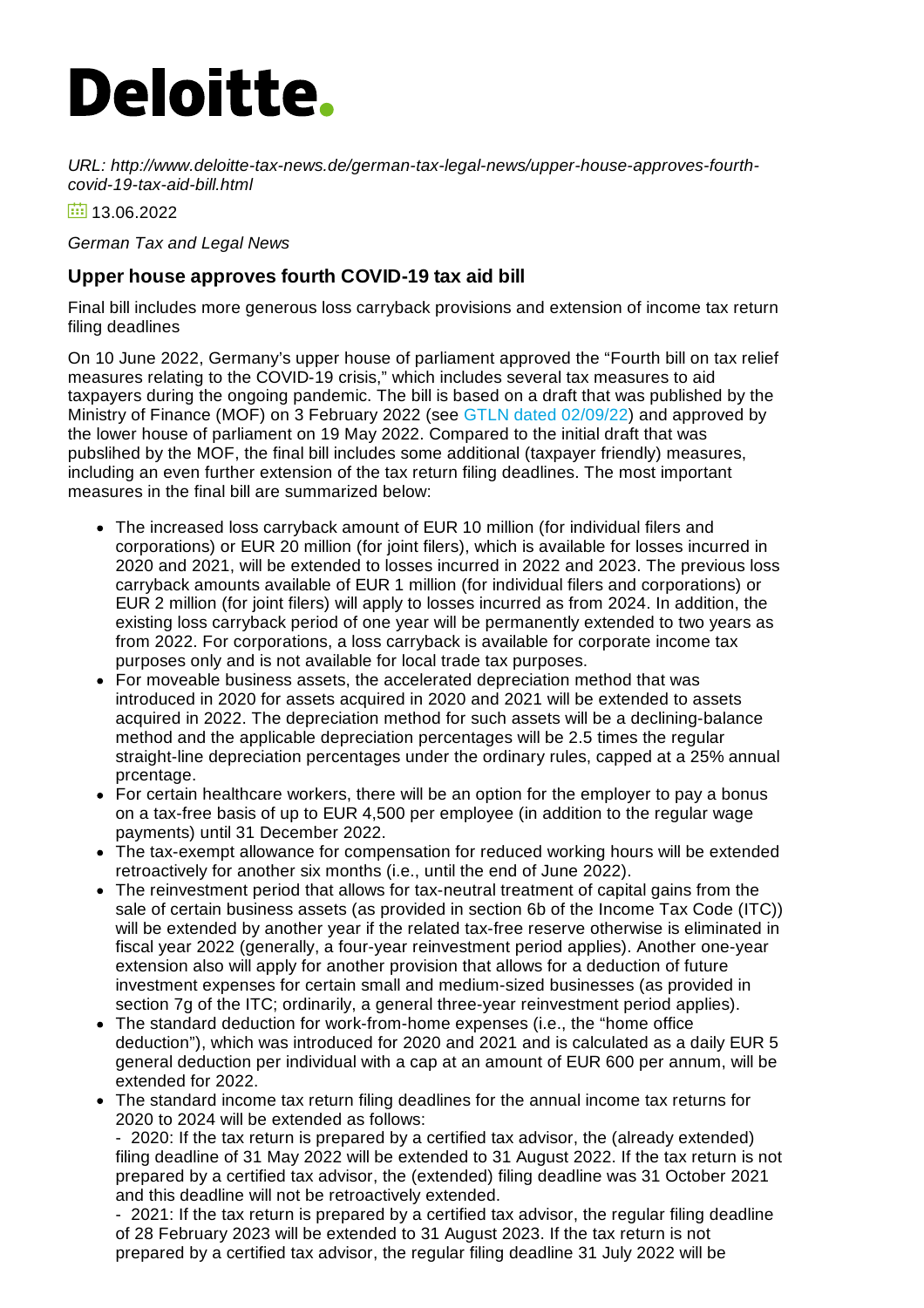extended to 31 October 2022.

- 2022: If the tax return is prepared by a certified tax advisor, the regular filing deadline of 28 February 2024 will be extended to 31 July 2024. If the tax return is not prepared by a certified tax advisor, the regular filing deadline of 31 July 2023 will be extended to 30 September 2023.

- 2023: If the tax return is prepared by a certified tax advisor, the regular filing deadline of 28 February 2025 will be extended to 31 May 2025. If the tax return is not prepared by a certified tax advisor, the regular filing deadline of 31 July 2024 will be extended to 31 August 2024.

- 2024: If the tax return is prepared by a certified tax advisor, the regular filing deadline of 28 February 2026 will be extended to 30 April 2026. If the tax return is not prepared by a certified tax advisor, the regular filing deadline of 31 July 2025 will apply.

- The separate tax return filing deadlines for agriculture and forestry businesses also will be extended.
- To be aligned with the extended tax return filing deadlines, the starting date for the accrual of interest for tax payments will be extended for the years 2020 to 2024 as follows:
	- 2020: 1 October 2022
	- 2021: 1 October 2023
	- 2022: 1 September 2024
	- 2023: 1 July 2025
	- 2024: 1 June 2026
- It is important to understand that final tax payments that are assessed as a result of an income tax return do not become due until one month after the relevant tax assessment notice is issued by the tax authorities. The former applicable interest rate of 0.5% per month is subject to a pending amendment by the legislature as a result of a 2021 decision of the Federal Constitutional Court (see GTLN dated [08/20/21](https://www.deloitte-tax-news.de/german-tax-legal-news/federal-constitutional-court-rules-interest-rate-on-tax-payments-unconstitutional.html)). The government on 30 March 2022 aproved a draft bill that proposes a reduced interest rate of 0.15% per month (i.e., 1.8% per year) on late tax payments and refunds with retroactive effect as from 1 January 2019 (see GTLN dated [04/05/22](https://www.deloitte-tax-news.de/german-tax-legal-news/federal-constitutional-court-rules-interest-rate-on-tax-payments-unconstitutional.html)). The draft bill is still pending in the legislative process.
- Non-interest bearing payables with a term of longer than 12 months no longer will be required to be discounted at an annual 5.5% rate for fiscal years ending after 31 December 2022 (section 6 (1) number 3 ITC). Upon informal application with the tax authorities, however, this new rule may be applied for periods before 1 January 2023, provided the respective tax assessment has not not yet become final. The remaining obligations to discount accruals under section 6 (1) number 3 ITC will remain unchanged.

The final bill still must be signed by the president and published in the federal gazette to become effective. This should, however, be a mere administrative act and is expected to happen in the next few days.

| www.deloitte-tax-news.de | Diese Mandanteninformation enthält ausschließlich<br>allgemeine Informationen, die nicht geeignet sind, den<br>besonderen Umständen eines Einzelfalles gerecht zu<br>werden. Sie hat nicht den Sinn, Grundlage für<br>wirtschaftliche oder sonstige Entscheidungen jedweder<br>Art zu sein. Sie stellt keine Beratung, Auskunft oder ein<br>rechtsverbindliches Angebot dar und ist auch nicht<br>geeignet, eine persönliche Beratung zu ersetzen.<br>Sollte jemand Entscheidungen jedweder Art auf Inhalte<br>dieser Mandanteninformation oder Teile davon<br>stützen, handelt dieser ausschließlich auf eigenes<br>Risiko. Deloitte GmbH übernimmt keinerlei Garantie<br>oder Gewährleistung noch haftet sie in irgendeiner<br>anderen Weise für den Inhalt dieser<br>Mandanteninformation. Aus diesem Grunde<br>empfehlen wir stets, eine persönliche Beratung<br>einzuholen. |
|--------------------------|----------------------------------------------------------------------------------------------------------------------------------------------------------------------------------------------------------------------------------------------------------------------------------------------------------------------------------------------------------------------------------------------------------------------------------------------------------------------------------------------------------------------------------------------------------------------------------------------------------------------------------------------------------------------------------------------------------------------------------------------------------------------------------------------------------------------------------------------------------------------------------|
|                          | This client information evaluation contains general                                                                                                                                                                                                                                                                                                                                                                                                                                                                                                                                                                                                                                                                                                                                                                                                                              |

This client information exclusively contains general information not suitable for addressing the particular